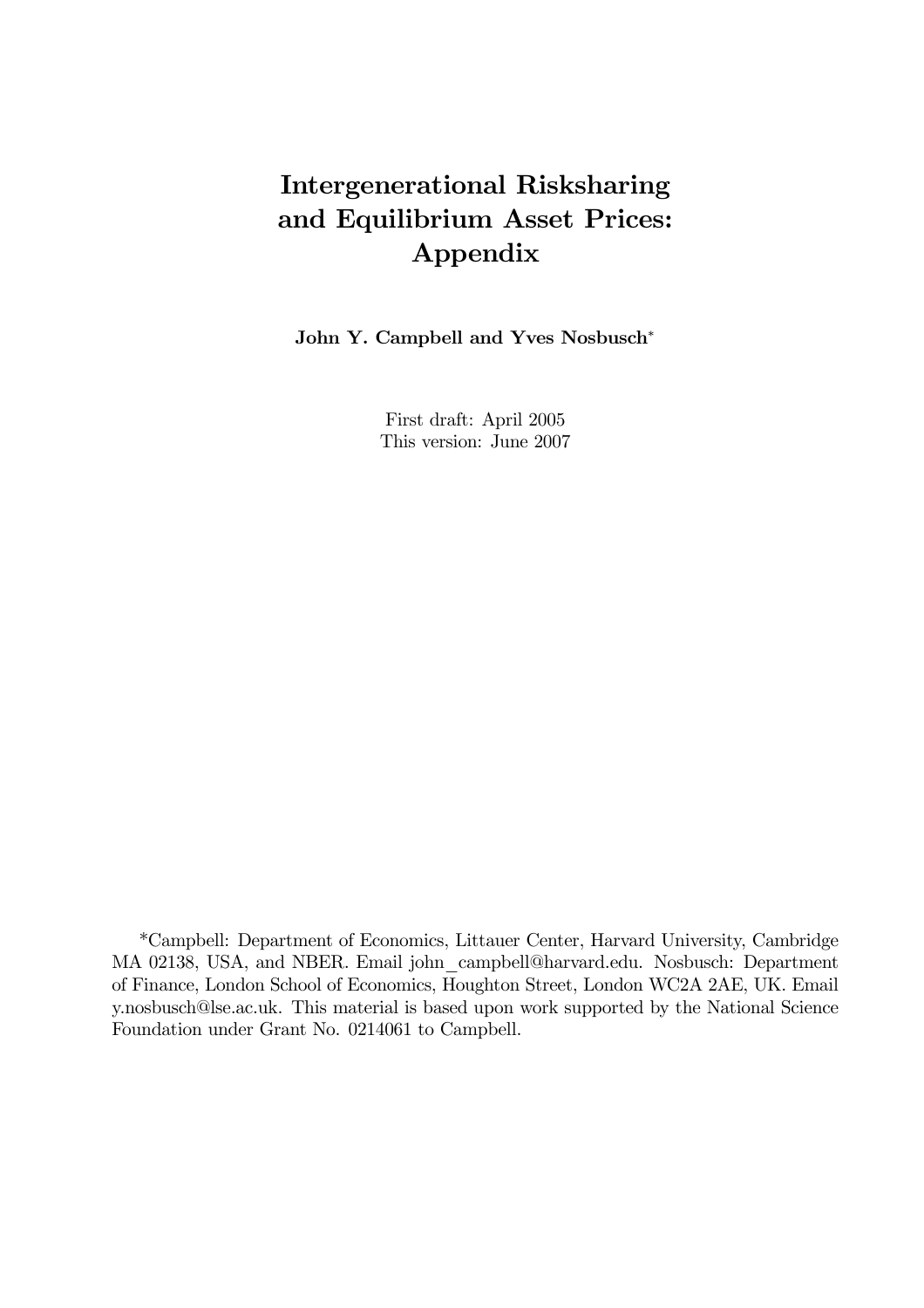## 1 Derivation of risk exposures under laissez faire

It is easy to derive closed form relationships relating the share of physical capital holdings, consumption and wealth of an agent of generation t in all future periods to dividend realizations since the time of birth and parameters of the model. The share of physical capital holdings purchased in period  $t+s$ , conditional on survival, is given by the following recursive formula:

$$
\begin{split}\n\widehat{\theta}_{t+s}^{t} &= \frac{\beta \chi \widehat{W}_{t+s}^{t}}{p_{t+s}} \\
&= \frac{\beta \chi \widehat{\theta}_{t+s-1}^{t}(p_{t+s} + d_{t+s} + A_{t+s})}{p_{t+s}} \\
&= \frac{\beta \chi \widehat{\theta}_{t+s-1}^{t} \widehat{\chi}(p_{t+s} + d_{t+s})}{p_{t+s}} \\
&= \frac{1}{\chi} \frac{\beta \chi h_{t+s} + d_{t+s}}{h_{t+s} + d_{t+s}} \widehat{\theta}_{t+s-1}^{t},\n\end{split}
$$

or, by iterated substitution,

$$
\widehat{\theta}_{t+s}^t = \frac{1 - \beta \chi}{1 - \chi} \frac{h_t}{h_t + d_t} \frac{1}{\chi^s} \prod_{r=1}^s \frac{\beta \chi h_{t+r} + d_{t+r}}{h_{t+r} + d_{t+r}}.
$$

Expressions for wealth and consumption of an agent of generation t in period  $t + s$  are given by:

$$
\widehat{W}_{t+s}^t = \frac{\widehat{\theta}_{t+s}^t p_{t+s}}{\beta \chi} = \frac{1}{1 - \chi} \frac{h_t}{h_t + d_t} \frac{1}{\chi^s} \left[ \prod_{r=1}^{s-1} \frac{\beta \chi h_{t+r} + d_{t+r}}{h_{t+r} + d_{t+r}} \right] (\beta \chi h_{t+s} + d_{t+s}),
$$

and

$$
\widehat{C}_{t+s}^{t} = (1 - \beta \chi) \widehat{W}_{t+s}^{t} = \frac{1 - \beta \chi}{1 - \chi} \frac{h_t}{h_t + d_t} \frac{1}{\chi^s} \left[ \prod_{r=1}^{s-1} \frac{\beta \chi h_{t+r} + d_{t+r}}{h_{t+r} + d_{t+r}} \right] (\beta \chi h_{t+s} + d_{t+s}),
$$

or in terms of period  $t$  consumption:

$$
\widehat{C}_{t+s}^t = \frac{\widehat{C}_{t}^t}{h_t + d_t} \frac{1}{\chi^s} \left[ \prod_{r=1}^{s-1} \frac{\beta \chi h_{t+r} + d_{t+r}}{h_{t+r} + d_{t+r}} \right] (\beta \chi h_{t+s} + d_{t+s}),
$$

Expected utility of period  $t + s$  consumption is related to period t consumption by the following relation:

$$
E_t \log(\widehat{C}_{t+s}^t) = \log(\widehat{C}_t^t) - \log(h_t + d_t) + E_t \log \left\{ \frac{1}{\chi^s} \left[ \prod_{r=1}^{s-1} \frac{\beta \chi h_{t+r} + d_{t+r}}{h_{t+r} + d_{t+r}} \right] (\beta \chi h_{t+s} + d_{t+s}) \right\},\,
$$

In fact, for agents of any generation  $r \leq t$ , and for any  $s > 0$ :

$$
E_t \log(\widehat{C}_{t+s}^r) = \log(\widehat{C}_t^r) - \log(h_t + d_t) + E_t \log \left\{ \frac{1}{\chi^s} \left[ \prod_{r=1}^{s-1} \frac{\beta \chi h_{t+r} + d_{t+r}}{h_{t+r} + d_{t+r}} \right] (\beta \chi h_{t+s} + d_{t+s}) \right\}
$$
  
=  $\log(\widehat{C}_t^r) - \log(h_t + d_t) + \varphi_{st},$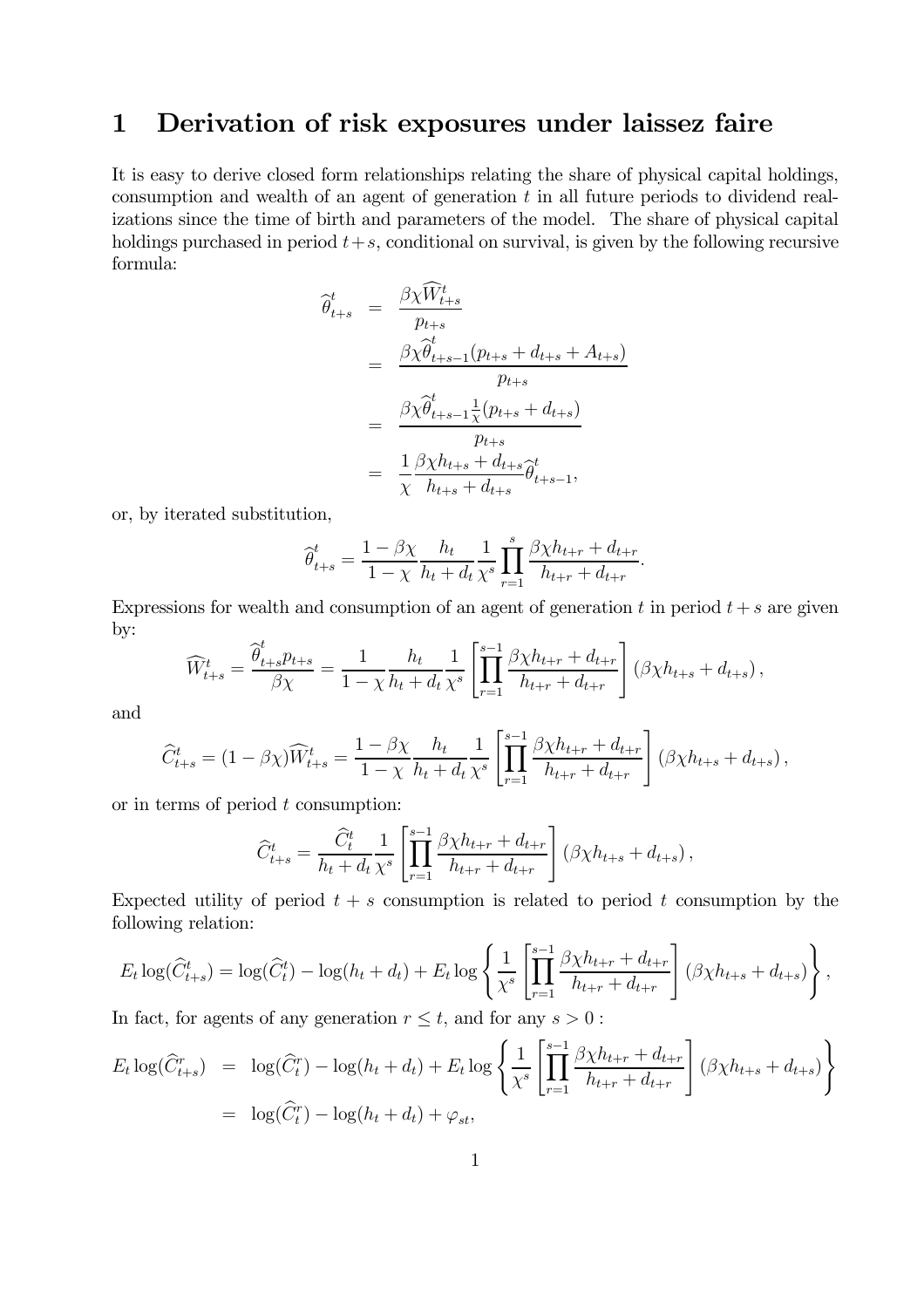where  $\varphi_{st}$  is a common constant for all generations. From this it follows that expected lifetime utility, as of the beginning of period t, of agents of any generation  $r \leq t$  is given by:

$$
\widehat{U}_{t}^{r} \equiv E_{t} \left\{ \sum_{s=0}^{\infty} (\beta \chi)^{s} \log(\widehat{C}_{t+s}^{r}) \right\}
$$
\n
$$
= \log(\widehat{C}_{t}^{r}) + \sum_{s=1}^{\infty} (\beta \chi)^{s} E_{t} \log(\widehat{C}_{t+s}^{r})
$$
\n
$$
= \log(\widehat{C}_{t}^{r}) + \sum_{s=1}^{\infty} (\beta \chi)^{s} \left[ \log(\widehat{C}_{t}^{r}) - \log(h_{t} + d_{t}) + \varphi_{st} \right]
$$
\n
$$
\widehat{U}_{t}^{r} = \frac{1}{1 - \beta \chi} \log(\widehat{C}_{t}^{r}) - \frac{\beta \chi}{1 - \beta \chi} \log(h_{t} + d_{t}) + \varphi_{t},
$$

where  $\varphi_t = \sum^{\infty}$  $\sum_{s=1} (\beta \chi)^s \varphi_{st}$  is a common constant for all generations.

For an agent of generation  $t$ :

$$
\widehat{C}_t^t = (1 - \beta \chi) \frac{h_t}{1 - \chi},
$$

so that expected lifetime utility at the beginning of period  $t$  is given:

$$
\widehat{U}_t^t = \frac{1}{1 - \beta \chi} \log \frac{1 - \beta \chi}{1 - \chi} + \frac{1}{1 - \beta \chi} \log(h_t) - \frac{\beta \chi}{1 - \beta \chi} \log(h_t + d_t) + \varphi_t
$$

For any generation  $r < t$ :

$$
\widehat{C}_t^r = (1 - \beta \chi) \widehat{\theta}_{t-1}^r \frac{1}{\chi} (d_t + p_t) = \widehat{\theta}_{t-1}^r \frac{1}{\chi} (\beta \chi h_t + d_t),
$$

so that expected lifetime utility at the beginning of period  $t$  is given by:

$$
\widehat{U}_t^r = \frac{1}{1 - \beta \chi} \log \widehat{\theta}_{t-1}^r + \frac{1}{1 - \beta \chi} \log \frac{1}{\chi} (\beta \chi h_t + d_t) - \frac{\beta \chi}{1 - \beta \chi} \log(h_t + d_t) + \varphi_t.
$$

## 2 Derivation of the price of physical capital with social security

We can use the SDF in the presence of social security to price physical capital:

$$
p_t^s = E_t[M_{t+1}^s(d_{t+1} + p_{t+1})].
$$

Substituting in the expression for the SDF:

$$
p_t^s = E_t \left[ \frac{h_t + d_t}{h_{t+1} + \frac{\theta \mu_{dt+1}}{\beta \chi} + \varepsilon_{t+1}} (d_{t+1} + p_{t+1}) \right].
$$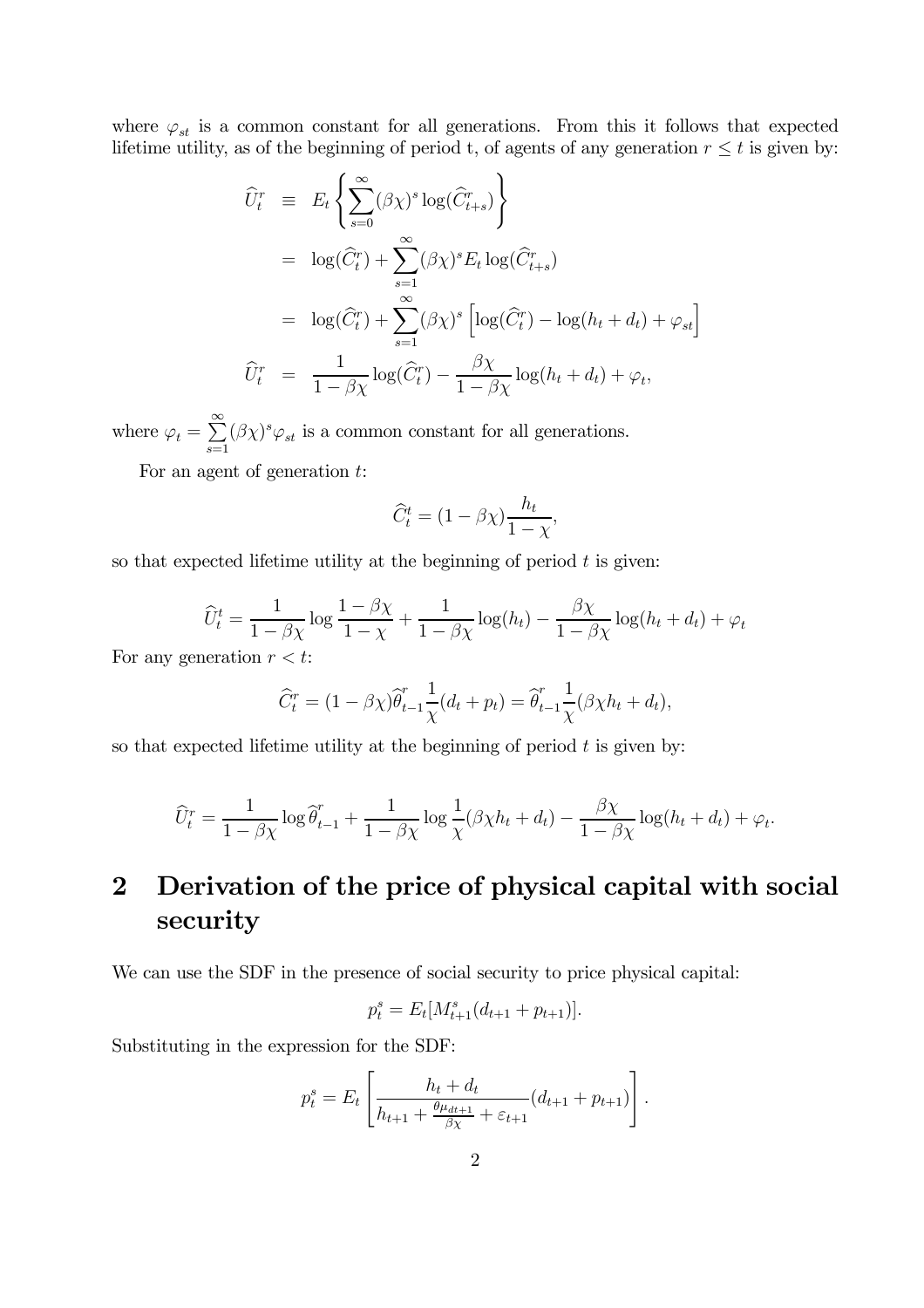Iterating forward:

$$
p_t^s = (h_t + d_t)E_t \left\{ \begin{array}{c} \frac{d_{t+1}}{h_{t+1} + \frac{\theta_{\mu_{dt+1}}}{\beta_{\chi}} + \varepsilon_{t+1}} \\ + \frac{1}{h_{t+1} + \frac{\theta_{\mu_{d}}}{\beta_{\chi}} + \varepsilon_{t+1}} E_{t+1} \left[ \frac{h_{t+1} + d_{t+1}}{h_{t+2} + \frac{\theta_{\mu_{dt+2}}}{\beta_{\chi}} + \varepsilon_{t+2}} (d_{t+2} + E_{t+2}[\ldots]) \right] \end{array} \right\}.
$$

By the law of iterated expectations:

$$
p_{t}^{s} = (h_{t} + d_{t}) \left\{\n\begin{array}{c}\nE_{t} \left[ \frac{d_{t+1}}{h_{t+1} + \frac{\theta \mu_{dt+1}}{\beta \chi} + \varepsilon_{t+1}} \right] \\
+ E_{t} \left[ \frac{h_{t+1} + d_{t+1}}{h_{t+1} + \frac{\theta \mu_{dt+1}}{\beta \chi} + \varepsilon_{t+1}} \frac{d_{t+2}}{h_{t+2} + \frac{\theta \mu_{dt+2}}{\beta \chi} + \varepsilon_{t+2}} \right] \\
+ E_{t} \left[ \frac{h_{t+1} + d_{t+1}}{h_{t+1} + \frac{\theta \mu_{dt+1}}{\beta \chi} + \varepsilon_{t+1}} \frac{h_{t+2} + d_{t+2}}{h_{t+2} + \frac{\theta \mu_{dt+2}}{\beta \chi} + \varepsilon_{t+2}} \frac{d_{t+3}}{h_{t+3} + \frac{\theta \mu_{dt+3}}{\beta \chi} + \varepsilon_{t+3}} \right] + \dots\n\end{array}\n\right\},
$$

or

$$
p_t^s = (h_t + d_t) E_t \left\{ \sum_{s=1}^{\infty} \left[ \prod_{r=1}^{s-1} \frac{h_{t+r} + d_{t+r}}{h_{t+r} + \frac{\theta \mu_{dt+r}}{\beta \chi} + \varepsilon_{t+r}} \right] \frac{d_{t+s}}{h_{t+s} + \frac{\theta \mu_{dt+s}}{\beta \chi} + \varepsilon_{t+s}} \right\}
$$

.

This is a closed form solution for the price of physical capital in terms of parameters of the model, current realizations of  $h_t$  and  $d_t$ , and expected future realizations of  $h_t$  and  $d_t$ .

The assumption of i.i.d. dividends leads to a particularly simple form since it implies that, for any  $r \geq 1$ :

$$
E_t \left[ \frac{h_{t+r} + d_{t+r}}{h_{t+r} + \frac{\theta \mu_d}{\beta \chi} + \varepsilon_{t+r}} \right] = E_t \left[ \frac{h_{t+1} + d_{t+1}}{h_{t+1} + \frac{\theta \mu_d}{\beta \chi} + \varepsilon_{t+1}} \right] \equiv E_1
$$
  

$$
E_t \left[ \frac{d_{t+r}}{h_{t+r} + \frac{\theta \mu_d}{\beta \chi} + \varepsilon_{t+r}} \right] = E_t \left[ \frac{d_{t+1}}{h_{t+1} + \frac{\theta \mu_d}{\beta \chi} + \varepsilon_{t+1}} \right] \equiv E_2.
$$

Rewriting the expression for  $E_1$  as:

$$
E_1 = E_t \left[ \frac{h_{t+1} + d_{t+1}}{h_{t+1} + \frac{\theta \mu_d}{\beta \chi} + \varepsilon_{t+1}} \right]
$$
  
= 
$$
E_t \left[ \frac{h_{t+1} + d_{t+1}}{h_{t+1} + d_{t+1} + (\frac{\theta}{\beta \chi} - 1)\mu_d} \right]
$$
  
= 
$$
1 - E_t \left[ \frac{(\frac{\theta}{\beta \chi} - 1)\mu_d}{h_{t+1} + d_{t+1} + (\frac{\theta}{\beta \chi} - 1)\mu_d} \right],
$$

shows that  $E_1 < 1^1$  iff  $\theta > \beta \chi^2$ .

 ${}^{1}\mathrm{We}$  only consider strictly positive dividend processes.

<sup>&</sup>lt;sup>2</sup>The limit case  $\theta = \beta \chi$  corresponds to the first best consumption allocation. The price of physical capital goes to infinity in this case.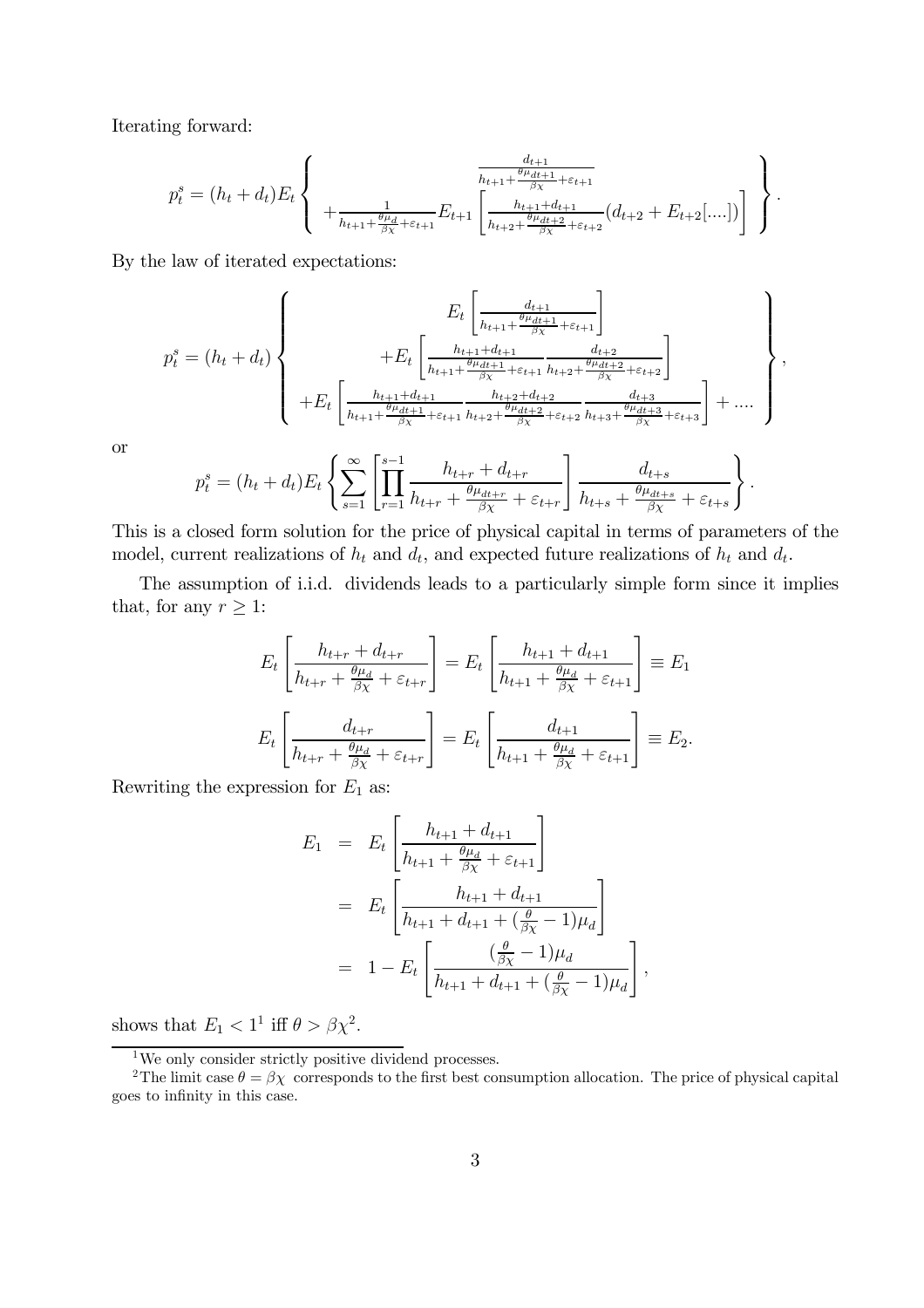Under this condition the price of physical capital is finite, given by the following expression:

$$
p_t^s = (h_t + d_t) \{ E_2 + E_2 E_1 + E_2 (E_1)^2 ... \}
$$
  
=  $(h_t + d_t) \frac{E_2}{1 - E_1}.$ 

The price of physical capital in the presence of social security is thus equal to a constant fraction of the price under laissez faire:

$$
p_t^s = F p_t^{lf},
$$

where

$$
F \equiv \frac{E_2}{1 - E_1} \frac{1 - \beta \chi}{\beta \chi}.
$$

### 3 Interpretation of equation (29)

An important point to note is that, from the perspective of the old generations, the currentperiod transfer, denoted by  $S_t$ , is only one of three components of the change in total wealth achieved by the social security system when compared to the laissez faire outcome. The other two components are the present discounted value of all future social security payments, equal to  $\beta \chi z_t$ , and the change in the price of physical capital compared to the laissez faire outcome,  $p_t^s - p_t^{lf}$ .

For standard parameter values (including the ones we use in our benchmark calibration), the current-period transfer to the old  $S_t$  is negatively correlated with the physical capital dividend. This is the intuitive case where the current-period transfer provides insurance to the old generations. We refer to this as the "normal" regime in what follows. However, it turns out that there is a second theoretical possibility. For some (empirically implausible) parameter values, the *current-period* transfer to the old  $S_t$ , defined by expression (29) in the main text, can be positively correlated with the shock to the physical capital dividend. We thank the referee for pointing this possibility out to us. We will refer to this as the "counterintuitive" regime.

However, even in the counterintuitive case where  $S_t$  is positively correlated with the shock to the physical capital dividend under pure risksharing social security, the total wealth transfer to the old through social security

$$
\Delta W_t^{r < t} = S_t + \beta \chi z_t + p_t^s - p_t^{lf}
$$

is still negatively correlated with the shock to the physical capital dividend. It is this change in total wealth that matters for the consumption decision. This means that, by design, a pure risksharing social security system of the form that we propose leads, from the perspective of the old generations, to smoother total wealth, and hence smoother consumption, than would be the case under laissez faire. This means that the denominator of the SDF, which is just the aggregate consumption of all old generations, is less variable under pure risksharing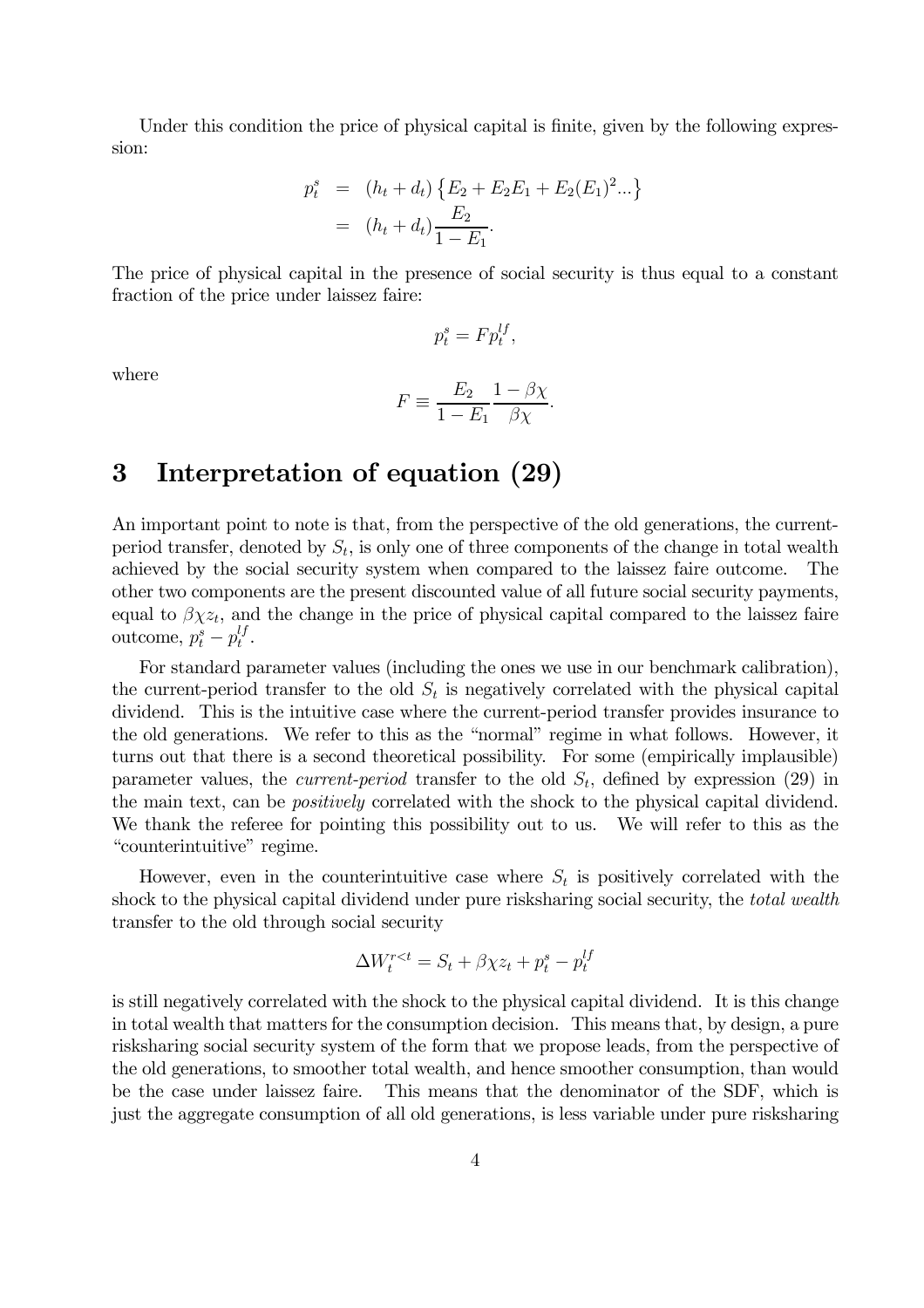social security than under laissez faire. By Jensen's inequality, this implies a rise in the riskless rate of interest as claimed in Proposition 1, even in the case where the dividends to human and physical capital are perfectly correlated.

We now provide more formal arguments supporting these statements. First, we look at the total wealth transfers achieved by social security. Under laissez faire, the consumption allocations are given by equations (10) and (11) in the main text:

$$
C_t^t = (1 - \beta \chi) h_t
$$
  

$$
C_t^{r < t} = \beta \chi h_t + d_t.
$$

Under pure risksharing social security  $(\theta = 1)$  the following expression for the consumption allocations can be obtained by slightly rewriting equations (25) and (26) in the main text:

$$
C_t^t = (1 - \beta \chi)h_t + (1 - \beta \chi)\varepsilon_t
$$
  

$$
C_t^{r < t} = \beta \chi h_t + d_t - (1 - \beta \chi)\varepsilon_t.
$$

Hence pure risksharing social security is designed to change the consumption of the young by  $(1 - \beta \chi) \varepsilon_t$ , and the consumption of the old by  $-(1 - \beta \chi) \varepsilon_t$ , compared to the laissez faire equilibrium. Given the assumption of log utility, this means that social security must change the total wealth of the two groups by

$$
\Delta W_t^t = \varepsilon_t
$$

$$
\Delta W_t^{r < t} = -\varepsilon_t
$$

where for each of the two groups  $\Delta W$  denotes the difference in total wealth between the pure risksharing social security equilibrium and the laissez faire equilibrium.

In bad states of the world (a low realization of the dividend, which implies a low return on the savings of the old),  $\varepsilon_t$  is negative and the total wealth transfer from the young to the old is positive. This means that in bad states, the old consume more under social security than under laissez faire. In good states of the world, the opposite holds:  $\varepsilon_t$  is positive and the total wealth transfer goes from the old to the young. This is why pure risksharing social security is a source of risk reduction to the old.

While this argument shows that the total wealth transfer to the old through the pure risksharing social security system is always negatively correlated with the shock to the physical capital dividend, the same is not necessarily true for the current-period social security payment  $S_t$ . From the expressions for total wealth, the change in total wealth for the two groups produced by the social security system can be broken down into the following components

$$
\Delta W_t^t = \varepsilon_t = -S_t + (1 - \beta \chi) z_t
$$
  

$$
\Delta W_t^{r < t} = -\varepsilon_t = S_t + \beta \chi z_t + p_t^s - p_t^{lf}.
$$

Under the normal regime, the current-period transfer  $S_t$  is negatively correlated with  $\varepsilon_t$ . Figure A illustrates the effects of pure risksharing social security on the different components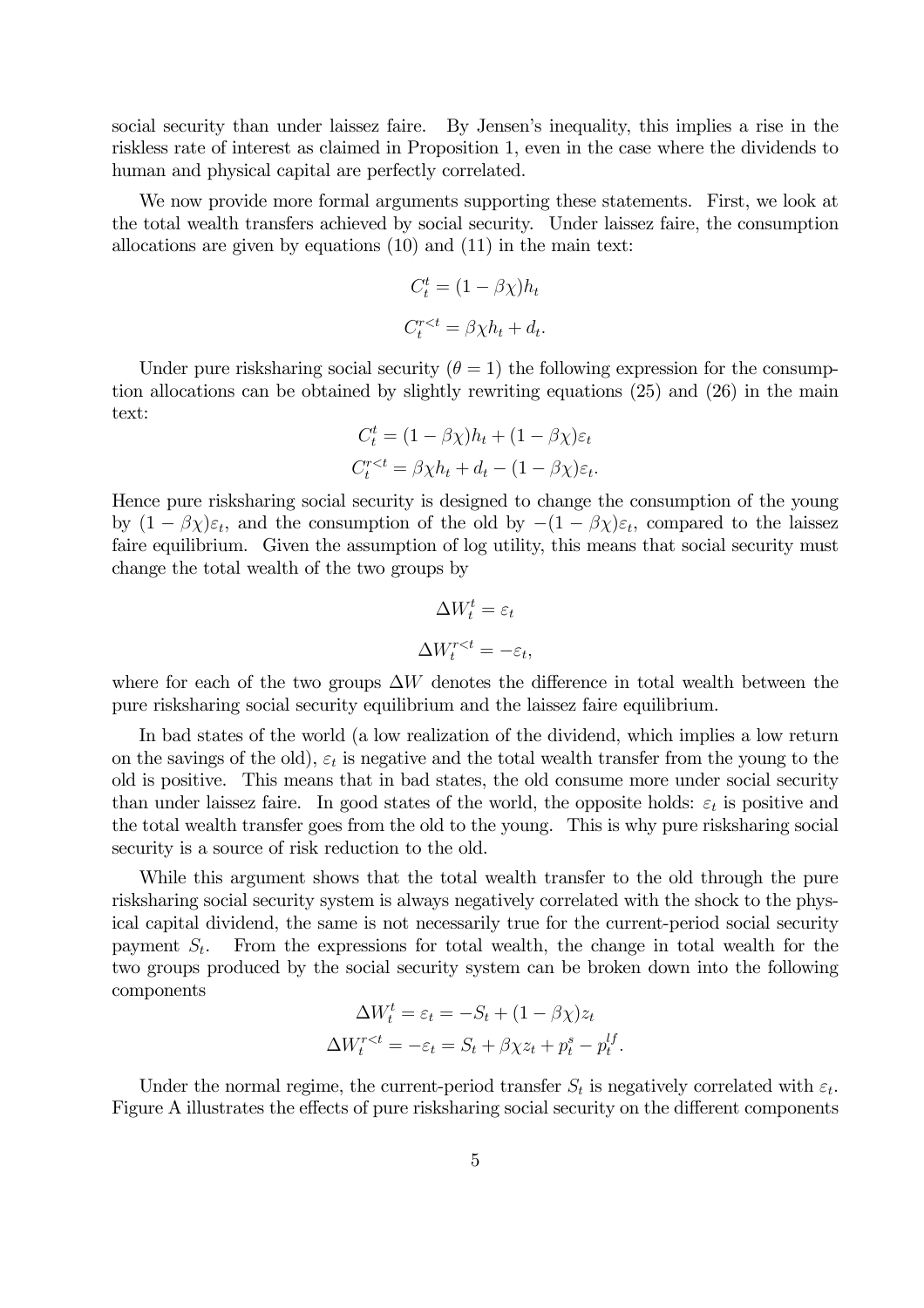of the total wealth of the old generations  $(\Delta W_t^{r \lt t})$  as a function of the underlying shock to the physical capital dividend  $\varepsilon_t$  for our benchmark set of parameters. As shown earlier, the total change in wealth compared to the laissez faire outcome is equal to  $-\varepsilon_t$ . Figure A illustrates how  $S_t$  is decreasing in  $\varepsilon_t$  under the normal regime: the worse the shock to the dividend, the higher the transfer. The present value of future social security transfers  $\beta_{XZ_t}$ is positive and increasing in  $\varepsilon_t$ . It is positive because the future insurance is valuable. The fact that it is increasing in  $\varepsilon_t$  comes from the effect of the dividend shock on the discount rate. In a bad state of the world where  $\varepsilon_t$  is negative, equilibrium consumption is low. With i.i.d. dividends, this implies low expected marginal utility growth and therefore a high discount rate. The third effect on the wealth of the old through the change in the price of physical capital. Since the price of physical capital falls in the presence of social security, this effect is negative.

The corresponding effect of pure risksharing social security on the wealth of the young  $(\Delta W_t^t)$  is shown in Figure B. Since the young do not hold physical capital initially, the change in the price of physical capital leaves them unaffected. The current-period transfer from the young to the old  $S_t$  has the opposite effect on the wealth of the young than on that of the old. The present value of future social security transfers  $(1 - \beta \chi)z_t$  is positive and increasing in  $\varepsilon_t$ , just as it is for the old generation. This is possible because all generations currently alive will benefit from the future insurance provided by those generations that are still unborn.

The relationships we have just described hold for the normal regime. It turns out that, for extreme parameter values, the features of pure risksharing social security can look different in equilibrium. In particular, it is possible that the current-period transfer  $S_t$  is positively correlated with  $\varepsilon_t$ , while at the same time, the change in the wealth of the old  $\Delta W_t^{rlt}$  is negatively correlated with  $\varepsilon_t$ . This somewhat counterintuitive result can perhaps best be illustrated for the case of perfectly correlated dividends to human and physical capital, as suggested by the referee. In fact, to make it even more transparent, assume that the two dividends are equal, up to a constant:

$$
h_t = d_t + \mu_h - \mu_d.
$$

In this case, the expression for the pure risksharing  $(\theta = 1)$  social security transfer in equation (29) reduces to:

$$
S_t = \text{constant} + \left[2\beta\chi - 1 - 2(1 - \beta\chi)\frac{E_2}{1 - E_1}\right]d_t,
$$

where we used the expression for the price of physical capital under social security derived in the previous section.

Hence

$$
Cov(S_t, d_t) < 0 \quad \text{iff } 2\beta\chi - 1 - 2(1 - \beta\chi)\frac{E_2}{1 - E_1} < 0.
$$

Using the expressions for  $E_1$  and  $E_2$  derived in the previous section, some tedious but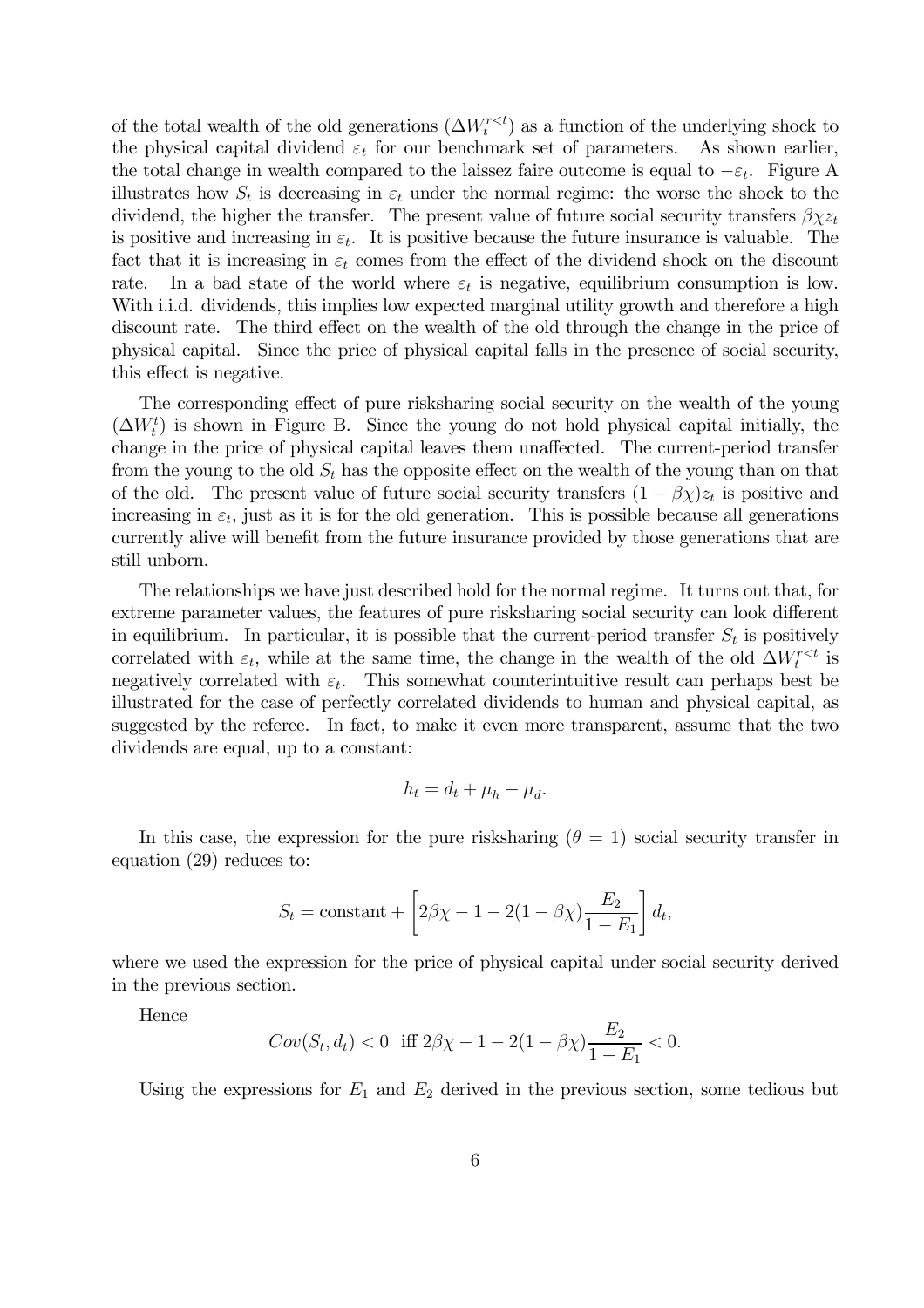straightforward calculations show that this last condition is equivalent to

$$
E_t \left[ \frac{1}{1 + \frac{1}{\beta \chi} \frac{\mu_d}{\mu_h} + \frac{2}{\mu_h} (d_{t+1} - \mu_d)} \right] < 1. \tag{A.1}
$$

By Jensen's inequality,

$$
\frac{1}{1 + \frac{1}{\beta \chi} \frac{\mu_d}{\mu_h}} < E_t \left[ \frac{1}{1 + \frac{1}{\beta \chi} \frac{\mu_d}{\mu_h} + \frac{2}{\mu_h} (d_{t+1} - \mu_d)} \right]
$$

and the expectation on the right-hand-side of this last inequality is increasing in the volatility of the shock to the physical capital dividend  $\sigma_d$ .

Thus the inequality in equation (A.1) will hold for small values of  $\sigma_d$ , but it can fail as  $\sigma_d$  becomes large. All else equal it is also more likely to fail for larger values of  $\beta \chi$ . It is therefore possible that  $Cov(S_t, d_t) > 0$ , for large values of  $\sigma_d$  and  $\beta \chi$ .

Figures C and D provide an example of the counterintuitive regime. For the purpose of this example we make the extreme assumption that  $\beta \chi = 0.999$  and  $\sigma_d = 2$ , on a 20 year basis. Figure C1 plots the effects of pure risksharing social security on the different components of the wealth of the old. Note the scale on the y axis. The asset prices  $p_t$  and  $z_t$  are extreme in this case, when compared to the magnitude of the underlying dividends. In Figure C2 we plot the current-period transfer from the young to the old separately on a rescaled axis, together with the total wealth change for the old. As pointed out earlier, the schedule for  $S_t$  is now upward sloping, meaning that, in contrast to the normal regime, the old get a smaller transfer in bad states of the world where the dividend is low. Figure D plots the corresponding components of the change in the total wealth of the young.

To conclude, we would like to emphasize again that the normal regime is the one that prevails for any plausible values of the parameters, including the ones used in our benchmark calibration. The counterintuitive regime can only occur for extremely high values of the effective discount factor  $\beta \chi$  and the dividend volatility  $\sigma_d$ . In the numerical example reported in Figures C and D, we assume that  $\beta \chi = 0.999$  and  $\sigma_d = 2$ , on a 20 year basis. In contrast, for the numerical example in Figures A and B we assume that  $\beta \chi = (0.96^{20}) * (2/3) = 0.295$ and  $\sigma_d = 0.2$ , which corresponds to the benchmark calibration in Section 4 of the main text.

For the benchmark value of  $\beta \chi = 0.295$ , the normal regime prevails, even for extremely high values of  $\sigma_d$ . When we assume an implausibly high effective discount factor of  $\beta \chi =$ 0.999 on a 20 year basis, the threshold value where the equilibrium switches from the normal to the counterintuitive regime is still very high: around  $\sigma_d = 0.8$ . Such a high dividend volatility implies implausibly high annual return volatilities in equilibrium.

#### 4 Proof of Proposition 1

Noting that,

$$
\frac{1}{1 + R_{f,t+1}} = E_t[M_{t+1}],
$$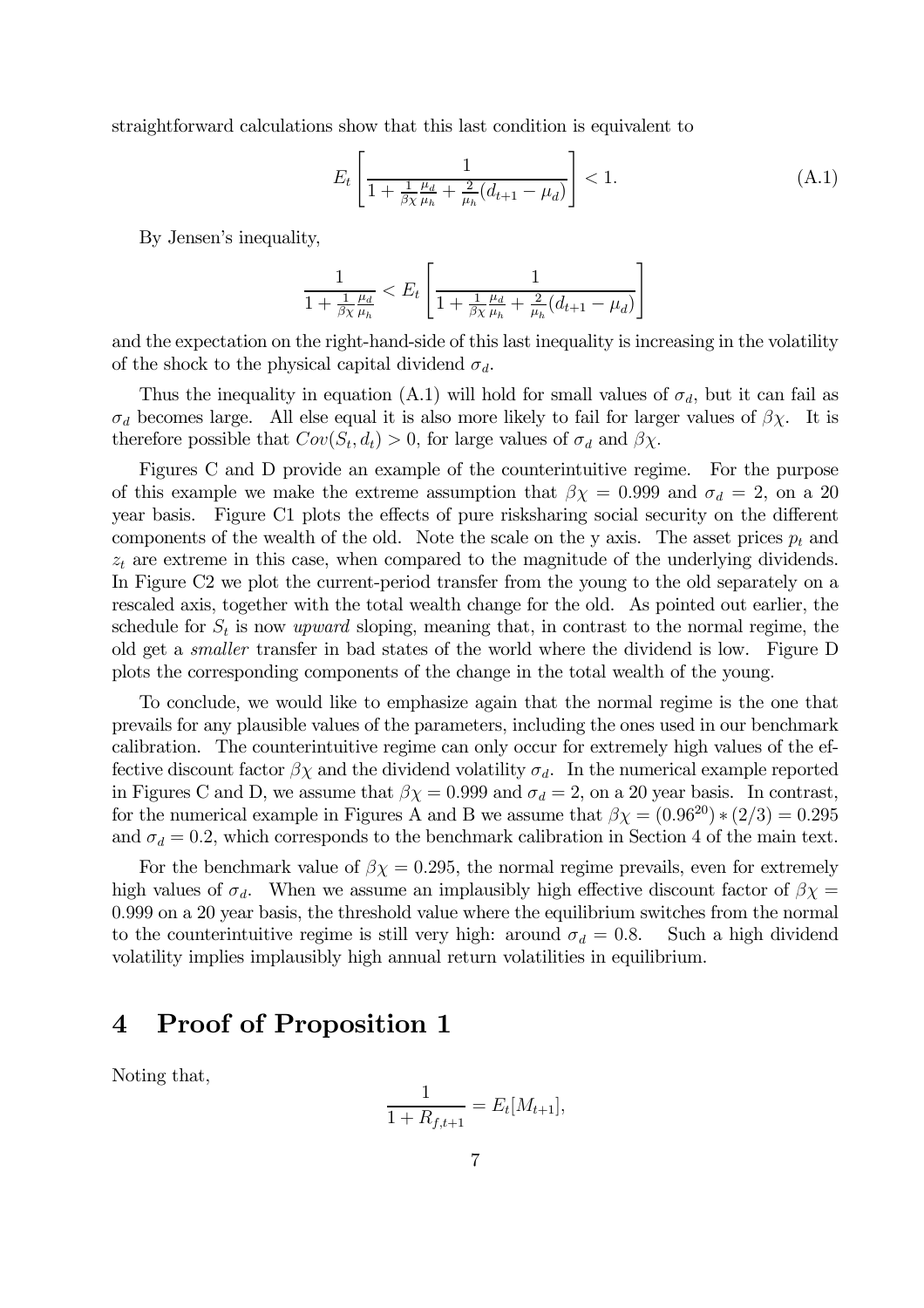$$
R_{f,t+1}^s > R_{f,t+1}^{lf} \text{ iff } E_t[M_{t+1}^s] < E_t[M_{t+1}^{lf}].
$$

By Jensen's inequality, this condition is equivalent to:

$$
Var_{t}[h_{t+1} + \frac{\mu_{dt+1}}{\beta\chi} + \varepsilon_{t+1}] < Var_{t}[h_{t+1} + \frac{\mu_{dt+1}}{\beta\chi} + \frac{\varepsilon_{t+1}}{\beta\chi}],
$$

which says that the denominator of the SDF in the decentralized equilibrium is a meanpreserving spread of the denominator of the SDF under pure risksharing social security. This last condition is clearly satisfied in the case of deterministic dividends to human capital since  $\beta \chi < 1$ .

In the case of stochastic dividends to human capital, the condition can be rewritten as

$$
\frac{\sigma_d}{\sigma_h} > -\rho_{hd} \frac{2\beta \chi}{1 + \beta \chi}.
$$

Hence a sufficient condition in the case of stochastic dividends to human capital is that  $\rho_{hd} \geq 0$ .

### 5 Proof of Proposition 2

With a purely deterministic social security transfer, the SDF is given by:

$$
M_{t+1}^{s} = \frac{h_{t} + d_{t}}{h_{t+1} + \frac{d_{t+1}}{\beta \chi} + \frac{\tau}{\beta \chi}}.
$$

Comparing this expression to the SDF under laissez-faire,

$$
M_{t+1}^{lf} = \frac{h_t + d_t}{h_{t+1} + \frac{d_{t+1}}{\beta \chi}}
$$

,

shows that:

$$
E_t[M_{t+1}^s] < E_t[M_{t+1}^{lf}] \text{ iff } \tau > 0.
$$

### 6 Proof of Proposition 3

In the case where  $\theta = 1$ , the expression for F derived in Section 2 of the Appendix may be rewritten:

$$
F = \frac{E_t \left[ \frac{d_{t+1}}{h_{t+1} + d_{t+1} + \frac{1-\beta_X}{\beta_X} \mu_d} \right]}{E_t \left[ \frac{\mu_d}{h_{t+1} + d_{t+1} + \frac{1-\beta_X}{\beta_X} \mu_d} \right]},
$$

or,

$$
F = 1 + \frac{Cov_t \left[d_{t+1}, \frac{1}{h_{t+1} + d_{t+1} + \frac{1-\beta_X}{\beta_X} \mu_d}\right]}{E_t \left[\frac{\mu_d}{h_{t+1} + d_{t+1} + \frac{1-\beta_X}{\beta_X} \mu_d}\right]}.
$$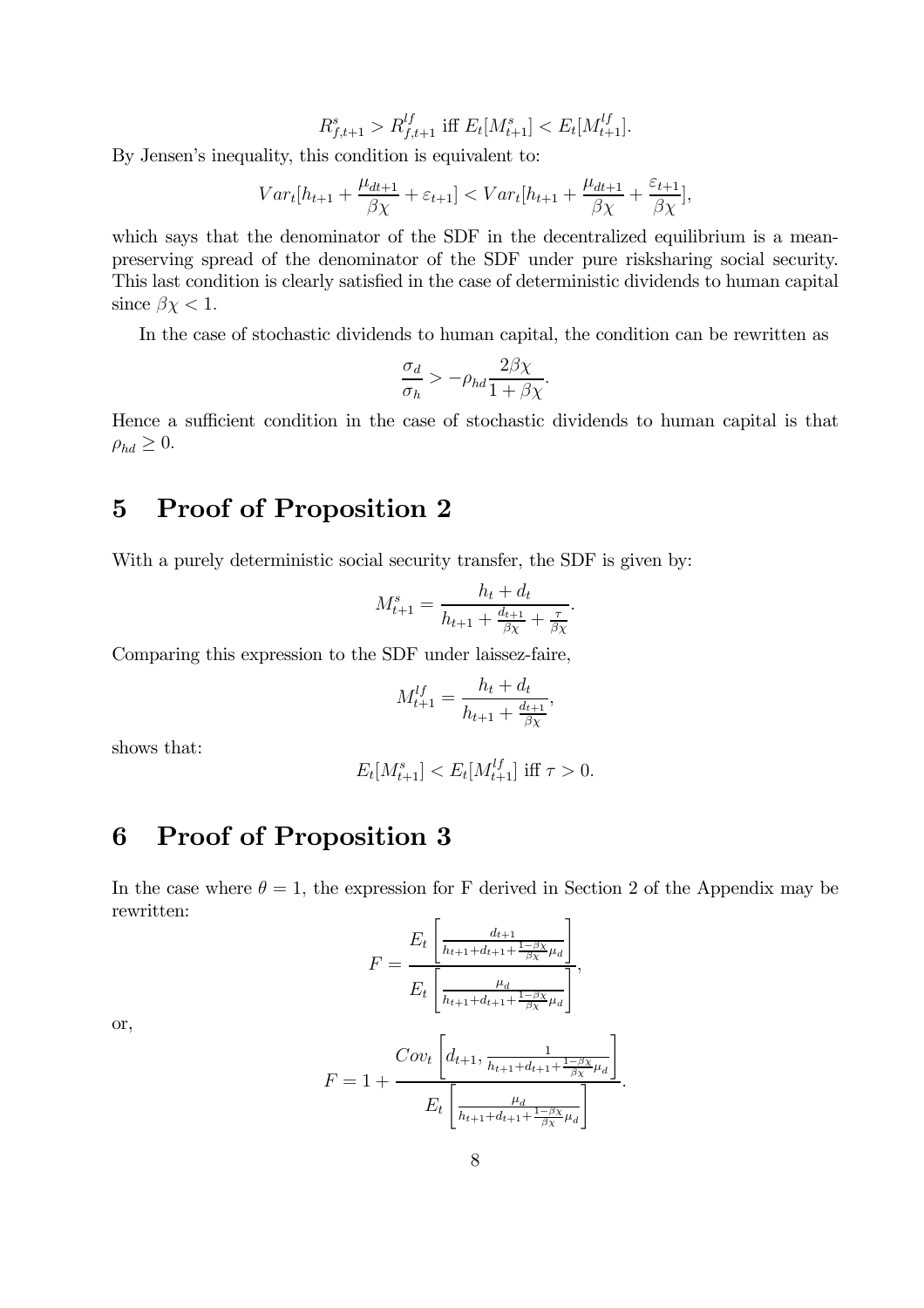Note that  $\lim_{\sigma_d^2 \to 0} F = 1$ . More generally, the expectation term in the denominator is positive since dividends are positive by assumption. Hence:

$$
F<1 \text{ iff } Cov_t \left[d_{t+1}, \frac{1}{h_{t+1}+d_{t+1}+\frac{1-\beta \chi}{\beta \chi} \mu_d} \right] <0.
$$

This condition holds unambiguously in the special case when the human capital dividend is deterministic  $(h_{t+1} = h)$ . Indeed, in this case:

$$
Cov_t \left[ d_{t+1}, \frac{1}{h + d_{t+1} + \frac{1 - \beta \chi}{\beta \chi} \mu_d} \right] = Cov_t \left[ h + d_{t+1} + \frac{1 - \beta \chi}{\beta \chi} \mu_d, \frac{1}{h + d_{t+1} + \frac{1 - \beta \chi}{\beta \chi} \mu_d} \right]
$$
  
=  $1 - E_t \left[ h + d_{t+1} + \frac{1 - \beta \chi}{\beta \chi} \mu_d \right] E_t \left[ \frac{1}{h + d_{t+1} + \frac{1 - \beta \chi}{\beta \chi} \mu_d} \right]$   
< 0,

by Jensen's inequality.

For stochastic human capital dividends on the other hand, we need to impose that:

$$
Cov_t\left[d_{t+1}, \frac{1}{h_{t+1}+d_{t+1}+\frac{1-\beta\chi}{\beta\chi}\mu_d}\right]<0
$$

for the result to hold.

## 7 Proof of Proposition 4

With a purely deterministic social security transfer, the expressions for  $E_1$  and  $E_2$  are modified as follows:

$$
E_1 = E_t \left[ \frac{h_{t+1} + d_{t+1}}{h_{t+1} + \frac{d_{t+1}}{\beta \chi} + \frac{\tau}{\beta \chi}} \right]
$$

$$
E_2 = E_t \left[ \frac{d_{t+1}}{h_{t+1} + \frac{d_{t+1}}{\beta \chi} + \frac{\tau}{\beta \chi}} \right].
$$

In this case, the expression for F can be rewritten as:

$$
\frac{1}{F} = 1 + \frac{\tau}{1 - \beta \chi} \frac{E_t \left[ \frac{1}{h_{t+1} + \frac{d_{t+1}}{\beta \chi} + \frac{\tau}{\beta \chi}} \right]}{E_t \left[ \frac{d_{t+1}}{h_{t+1} + \frac{d_{t+1}}{\beta \chi} + \frac{\tau}{\beta \chi}} \right]}
$$

The two expectations in this expressions are positive since dividends are positive by assumption and the expression in the denominator of the expectations is a scalar multiple of the consumption of the old age group, which is positive as long as  $-\beta \chi h < \tau < (1 - \beta \chi)h$  (the restriction on transfers discussed in the main text).

Hence  $F < 1$  iff  $\tau > 0$ , which means that the transfer is from the young to the old.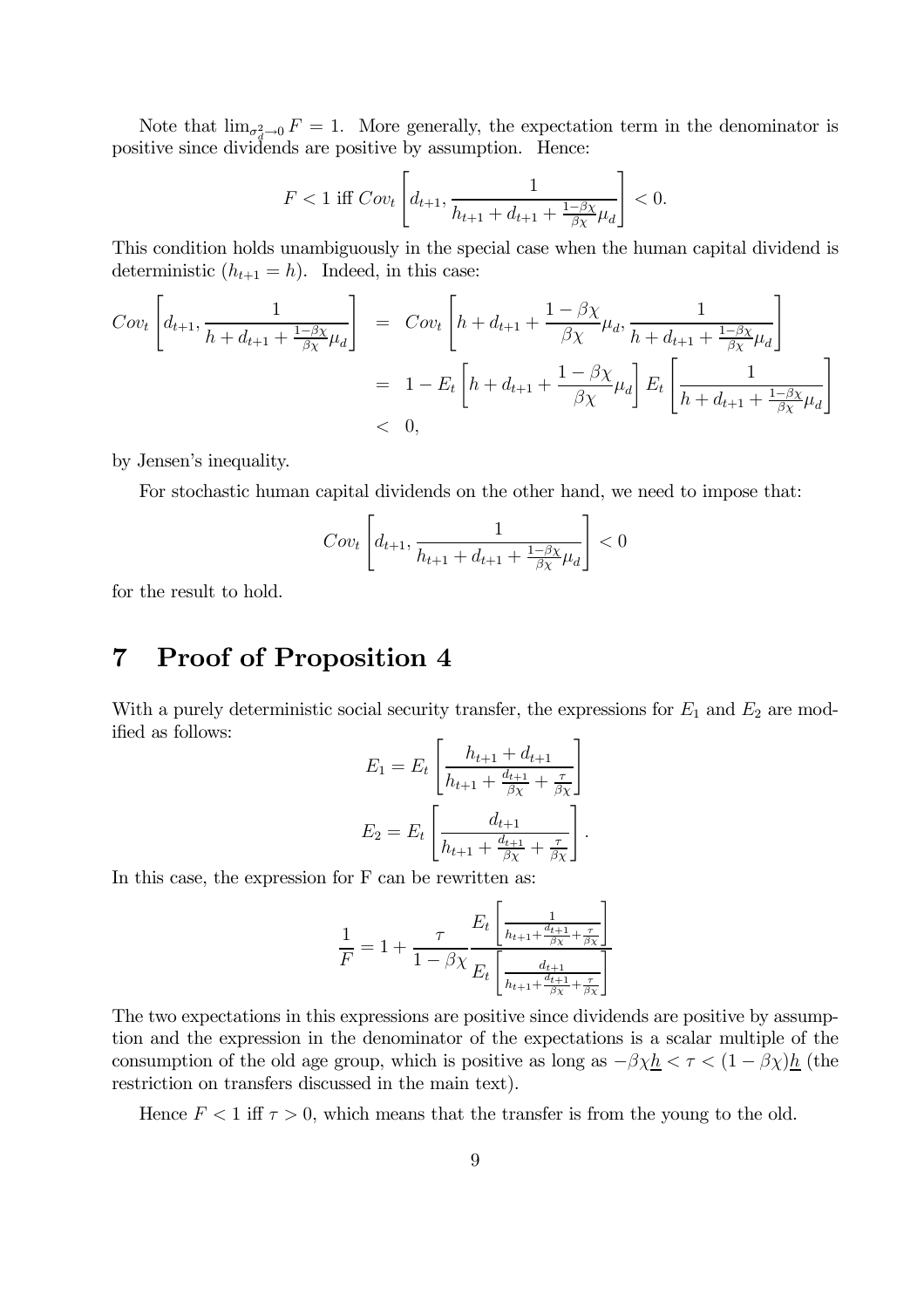# 8 Proof of Proposition 5

Note that the return on physical capital in the presence of social security may be rewritten:

$$
1 + R_{t+1}^{s} = \frac{1}{h_t + d_t} \left[ h_{t+1} + \left( 1 + \frac{1 - \beta \chi}{F \beta \chi} \right) d_{t+1} \right].
$$

Hence  $\frac{\partial E_t(R_{t+1}^s)}{\partial F} < 0$  and  $\frac{\partial Var_t(R_{t+1}^s)}{\partial F} < 0$ . Noting that  $\lim_{F\to 1} R_{t+1}^s = R_{t+1}^{\downarrow f}$  completes the proof.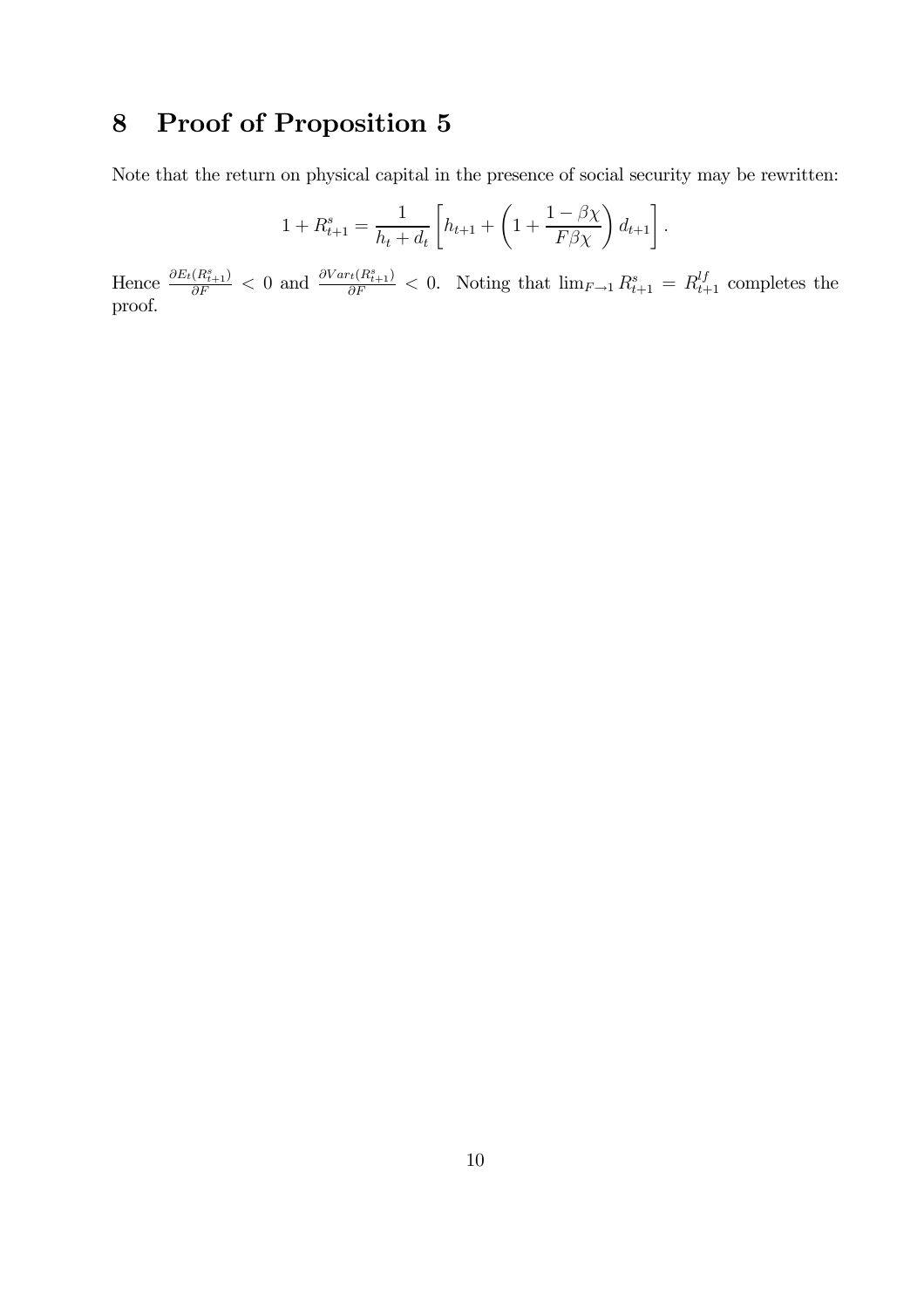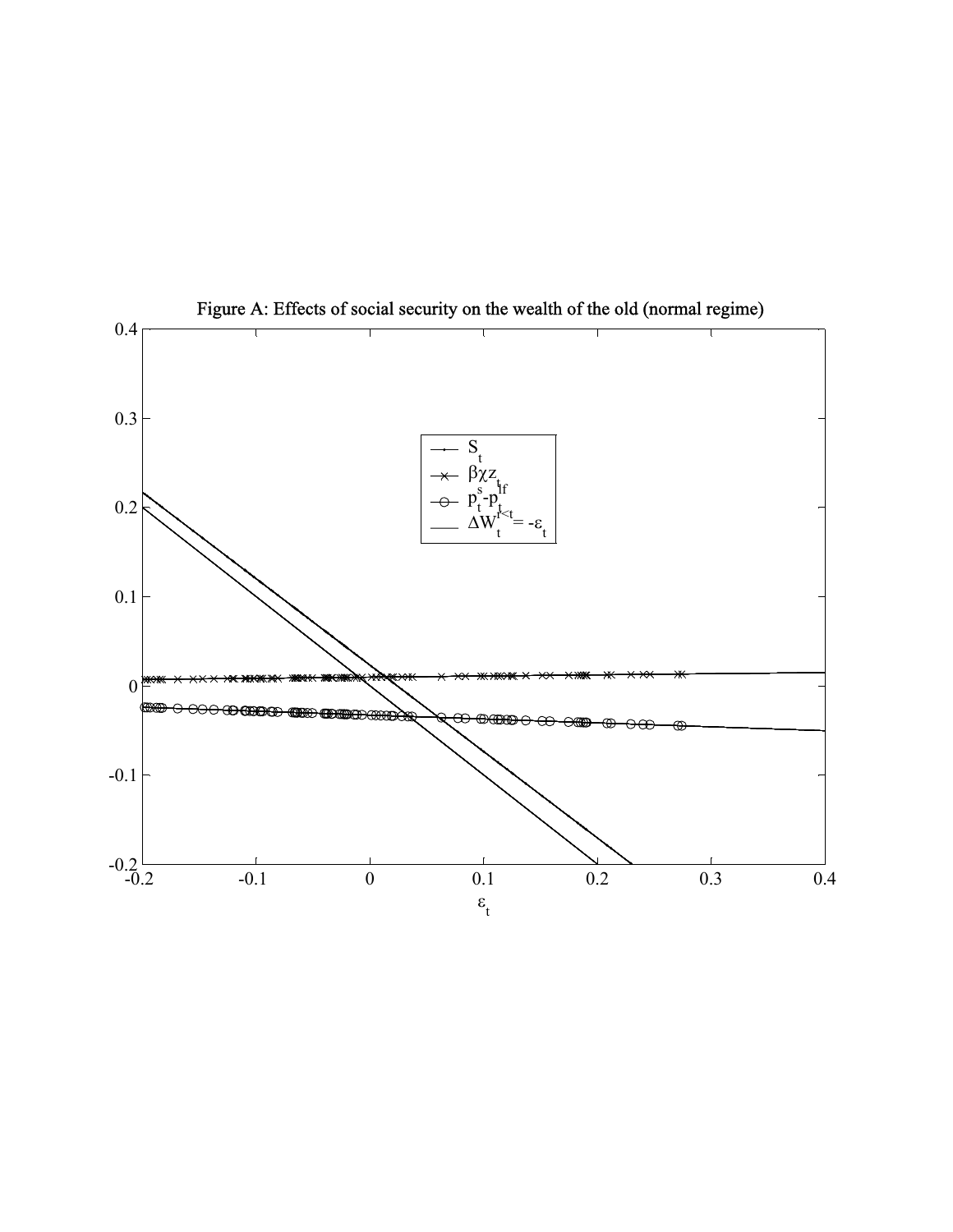

Figure B: Effects of social security on the wealth of the young (normal regime)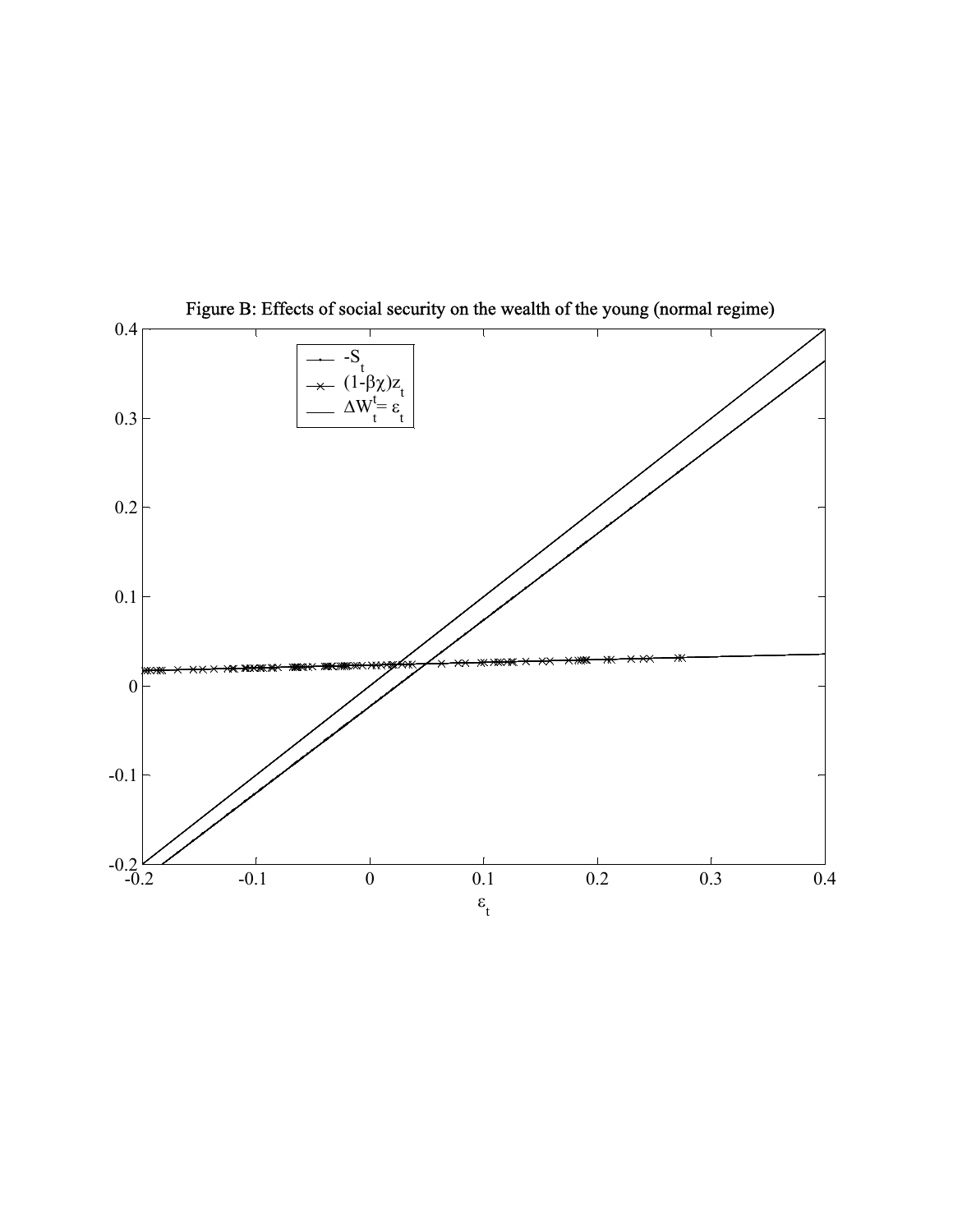

Figure C1: Effects of social security on the wealth of the old (unintuitive regime)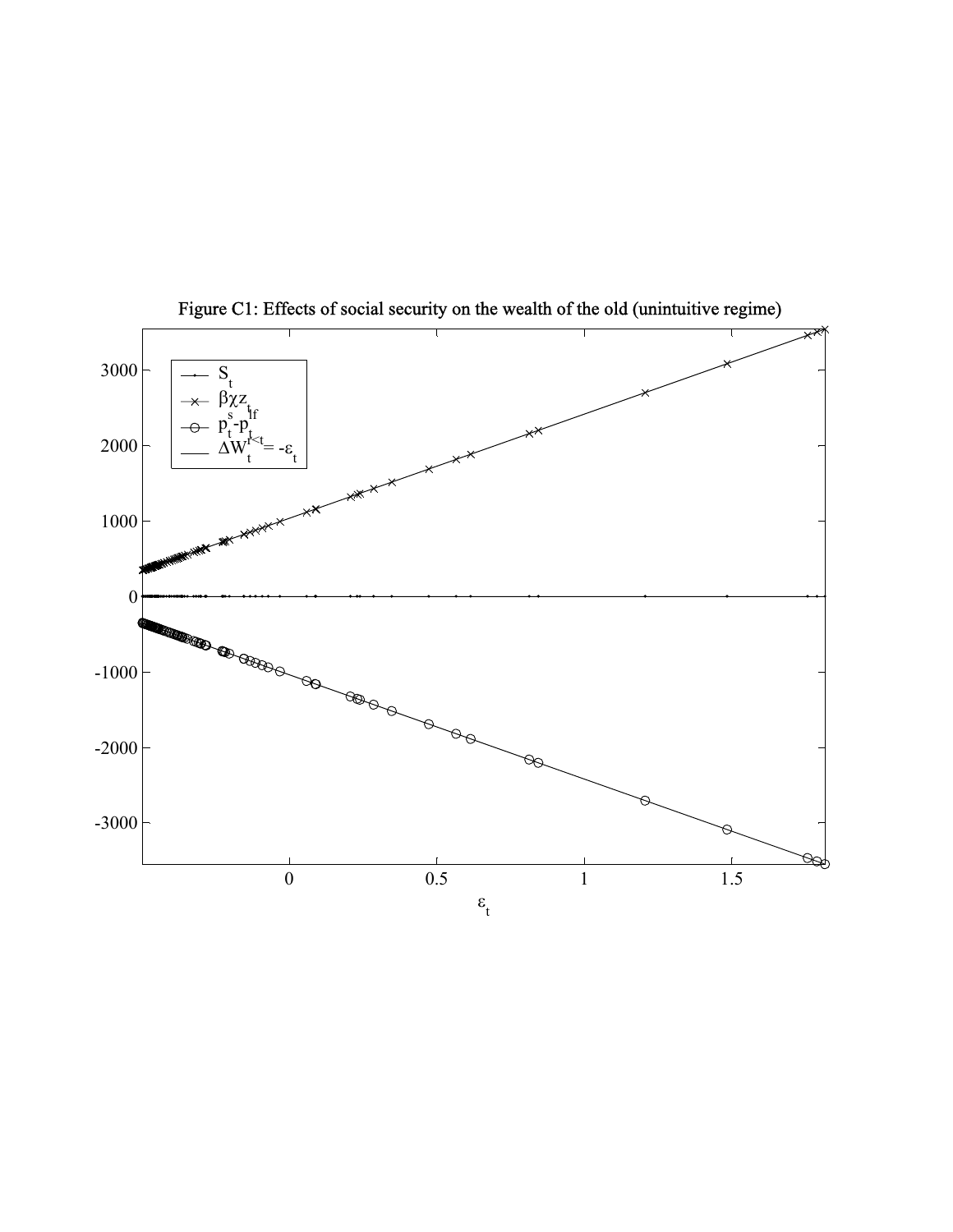

Figure C2: Effects of social security on the wealth of the old (unintuitive regime)